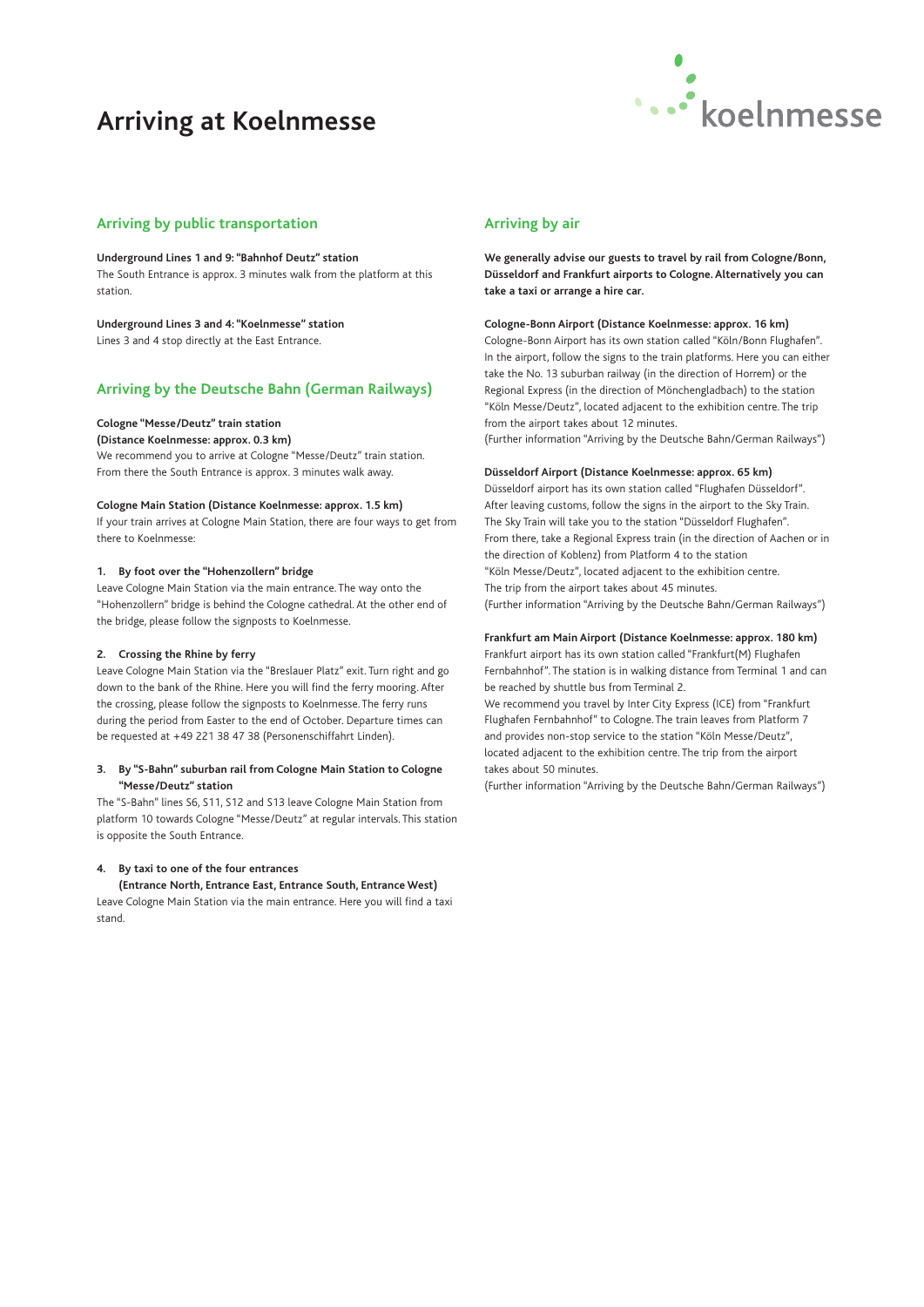## **Departing from Koelnmesse**



## **Departing by public transportation**

#### **Underground Lines 1 and 9 (departure): "Bahnhof Deutz" station**

If you would like to use lines 1 or 9, we recommend you to leave the Koelnmesse fairgrounds at the South Entrance. The platforms for each line are 3 minutes walk away.

#### **Underground Lines 3 and 4 (departure): "Koelnmesse" station**

If you would like to use lines 3 or 4, we recommend you to leave the Koelnmesse fairgrounds by the East Entrance. The platforms for each line are opposite the East Entrance.

## **Departing by the Deutsche Bahn (German Railways)**

## **Cologne "Messe/Deutz" Train Station**

## **(Distance Koelnmesse: approx. 0.3 km)**

If you would like to take the train from Cologne "Messe/Deutz" station, we recommend you leave the Koelnmesse fairgrounds via the South Entrance. Cologne "Messe/Deutz" station is then a 3 minute walk.

### **Cologne Main Station (Distance Koelnmesse: approx. 1.5 km)**

There are four ways to get to the Cologne Main Station:

#### **1. By foot over the "Hohenzollern" bridge**

Leave the Koelnmesse fairgrounds via the South Exit. Turn right and go straight on until you come to a pedestrian underpass. Go through here and at the other end, cross the street (Auenweg). Continue straight on until the next crossroads (Kennedy-Ufer). Turn left and continue underneath the railway bridge ("Hohenzollern" bridge). The steps up to the bridge are then on the right hand side of the street. The "Hohenzollern" bridge leads directly to Cologne Main Station.

#### **2. Crossing the Rhine by ferry**

Leave the Koelnmesse fairgrounds via the South Entrance. Turn right and go straight on until you come to a pedestrian underpass. Go through it and, at the other end, cross the street (Auenweg). Continue straight on until the next crossroads (Kennedy-Ufer). When you cross this street you will come to a car-park on the bank of the Rhine, where you will also find the ferry mooring. Once you are on the other riverbank, look for the Musical Dome. Directly behind this is the rear entrance to Cologne Main Station ("Breslauer Platz" entrance).

#### **3. By "S-Bahn" suburban rail from Cologne "Messe/Deutz" station to Cologne Main Station**

Leave the Koelnmesse fairgrounds via the South Entrance. Cologne "Messe/Deutz" station is then a 3 minute walk. The "S-Bahn" lines S6, S11, S12 and S13 leave at regular intervals from platform 9 to Cologne Main Station.

#### **4. By Taxi:**

Taxi ranks can be found at all four main exits (Exit North, East, South or West).

## **Departing by air**

**We generally advise our guests to travel by rail to Cologne-Bonn, Düsseldorf and Frankfurt airports. Alternatively, you will find taxi ranks outside all four main exits (Exit North, Exit East, Exit South, Exit West).**

#### **Cologne-Bonn Airport (Distance Koelnmesse: approx. 16 km)**

You can conveniently reach Cologne-Bonn Airport from the station "Köln Messe/Deutz", located adjacent to the exhibition centre. From there you can travel to Cologne-Bonn Airport by taking either the Regional Express (in the direction of Koblenz) from Platform 4 or the No. 13 suburban railway (in the direction of Troisdorf) from Platform 9, non-stop to Cologne-Bonn Airport. Terminals 1 and 2 are in walking distance of the airport's station.

The trip to the airport takes about 12 minutes.

#### **Düsseldorf Airport (Distance Koelnmesse: approx. 65 km)**

You can conveniently reach Düsseldorf Airport from the station "Köln Messe/Deutz", located adjacent to the exhibition centre. From here we recommend you take a Regional Express train (in the direction of Hamm or in the direction of Emmerich) from Platform 2. After arriving at the station "Flughafen Düsseldorf", the Sky Train will take you to the airport. The trip to the airport takes about 45 minutes.

#### **Frankfurt am Main Airport (Distance Koelnmesse: approx. 180 km)**

You can conveniently reach Frankfurt Airport from the station "Köln Messe/Deutz", located adjacent to the exhibition centre. From here we recommend that you take the ICE (Inter City Express) from Platform 11, which will take you to "Frankfurt Flughafen Fernbahnhof", without the need to change trains. Terminal 1 is within walking distance from there. A shuttle bus will take you to Terminal 2. The trip to the airport takes about 50 minutes.